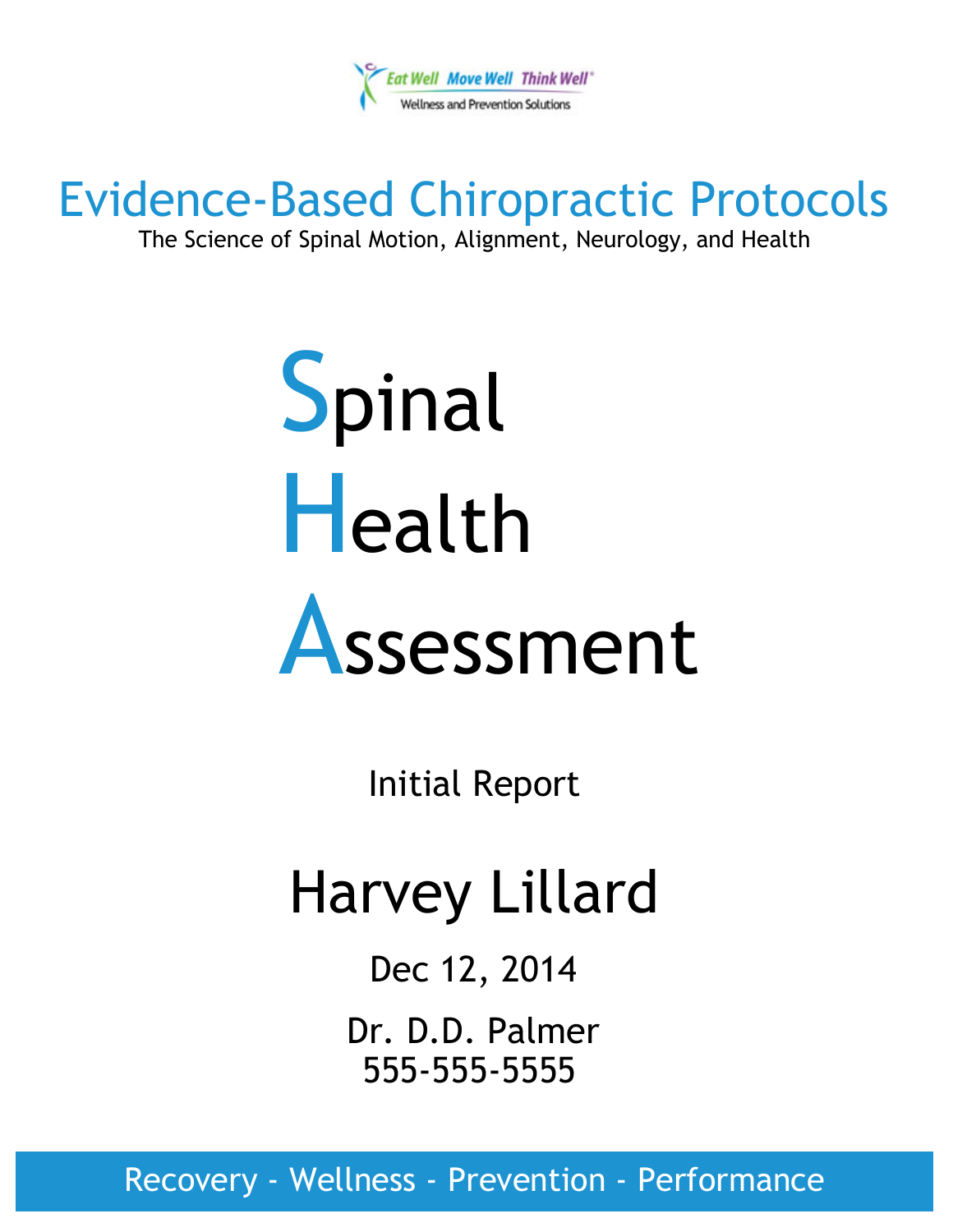

#### **Report Prepared For:** Harvey Lillard **Report Date:** Dec 12, 2014

**Evidence-Based Chiropractic Protocols** 

The Science of Spinal Motion, Alignment, Neurology, and Health

## **S**pinal **H**ealth **A**ssessment

Harvey:

#### **You Have Made the Right Choice: You are in Qualified, Effective, Evidence-Based, and Safe Hands**

What makes chiropractic so uniquely qualified as the world's leading healthcare profession in the area of spinal health, spine-related functional ability, and spine-related quality of life is the unique focus on the science regarding both the importance of, and the relationship among, spinal motion, alignment, neurology, and health. What makes chiropractors so uniquely qualified as safe and effective practitioners are their years of unique training and focus on the assessment and correction of segmental spinal motion and related neurology and the importance of spinal conditioning and lifestyle.

According to the scientific literature and every independent judicial and/or formal government enquiry ever conducted (New Zealand, Australia, Canada, U.S.A., U.K., Sweden), no other profession is as qualified, as well trained, as evidence-based, or as safe when it comes to restoring and maintaining spinal health, spine-related functional ability, and spine-related quality of life.

"By the end of the Inquiry we found ourselves irresistibly and with complete unanimity, drawn to the conclusion that modern chiropractic is a soundly-based and valuable branch of health care in a specialized area neglected by the medical profession." (Chiropractic in New Zealand. (1979) Report of New Zealand Government Commission on Chiropractic.)

"On the evidence, particularly the most scientifically valid clinical studies, spinal manipulation (chiropractic adjustment) applied by chiropractors is shown to be more effective than alternative treatments for low back pain." "Many medical therapies are of questionable validity or are clearly inadequate. Our reading of the literature suggests that chiropractic manipulation is safer than medical management of low back pain." "There is also some evidence in the literature to suggest that spinal manipulations are less safe and less effective when performed by non-chiropractic professionals." Professor Pran Manga Ph.D. University of Ottawa. The Manga Report. (1993) An Independent Report Commissioned by the Ontario Provincial Government in Canada

"For patients with common or mechanical back pain and neck pain/headache there is now a change from extensive diagnostic testing, rest, medication for pain control and surgical intervention based on structural pathology as in traditional medical practice, to exercise, manual treatments, early mobilization of patients and education about the spine and lifestyle, based on functional pathology as in traditional chiropractic practice. This management approach is not only effective but highly cost-effective." (Chapman-Smith, David LL.B. The Chiropractic Report. (2008) The Chiropractic Profession: Basic Facts, Independent Evaluations, Common Questions Answered. Vol 22 (5) pp1-8)

"The chiropractic profession is assuming its valuable and appropriate role in the health care system in this country and around the world. As this happens the professional battles of the past will fade and the patient at last will be the true winner." (Wayne Jonas, MD, Director (1995-1998), National Center for Complementary and Alternative Medicine, US National Institutes of Health, Bethesda, MD)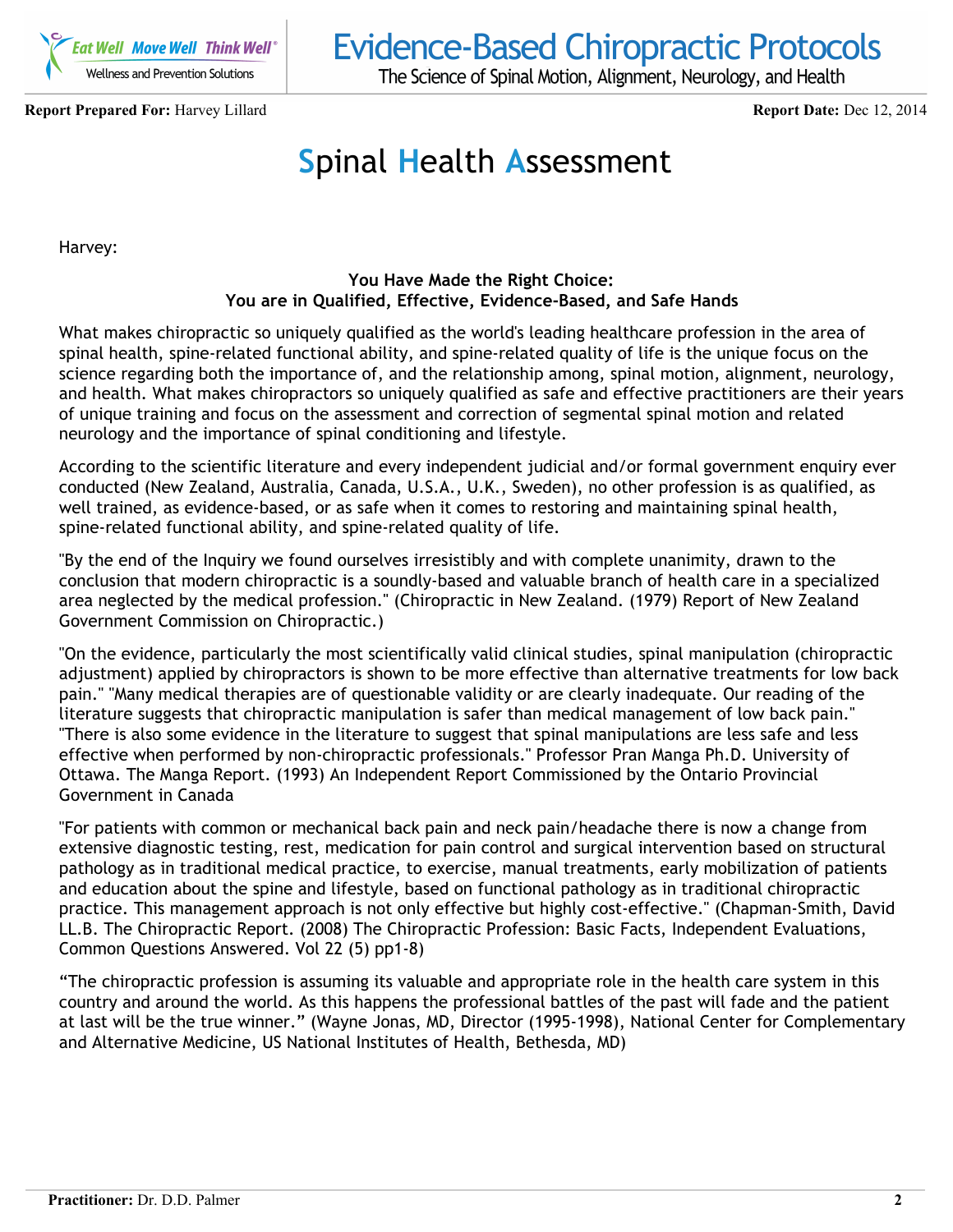

The Science of Spinal Motion, Alignment, Neurology, and Health

**Report Prepared For:** Harvey Lillard **Report Date:** Dec 12, 2014

"Systematic access to managed chiropractic care not only may prove to be clinically beneficial but also may reduce overall health care costs." "The increasing acceptance of chiropractic care as a source of comprehensive complementary care for neuromusculoskeletal problems is reflected in that the chiropractic field is the fastest growing among all doctoral-level health professions." Legorreta et al. (2004) Comparative Analysis of Individuals With and Without Chiropractic Coverage. Archives of Internal Medicine 164 (18)

"In addition, people who were mostly treated by chiropractors had, on average, less expensive medical services and shorter initial periods of disability than cases treated by physiotherapists and medical physicians. This clear trend deserves some attention considering that chiropractors are the only group of providers who explicitly state that they have an effective treatment approach to maintain health."(Cifuentes et al. (2011) Health Maintenance Care in Work-Related Low Back Pain and its Association With Disability Recurrence. Journal of Occupational and Environmental Medicine pp 190-198)

"Three perceived problems - the education of chiropractors, including the ability to diagnose; the lack of scientific evidence of effectiveness of chiropractic manipulation; and potential danger from manipulation, especially cervical manipulation - were answered and dismissed as unfounded."(Chapman-Smith, David LL.B. The Chiropractic Report. (2008) The Chiropractic Profession: Basic Facts, Independent Evaluations, Common Questions Answered. Vol 22 (5) pp1-8)

Congratulations on making the right decision to seek the expert advice and care of a chiropractor. You are in uniquely qualified, effective, cost-effective, and safe hands. You may now count yourself among the millions of others who have already benefited.

Dr. James L. Chestnut (B.Ed., M.Sc., D.C., C.C.W.P.) Developer - Evidence-Based Chiropractic Protocols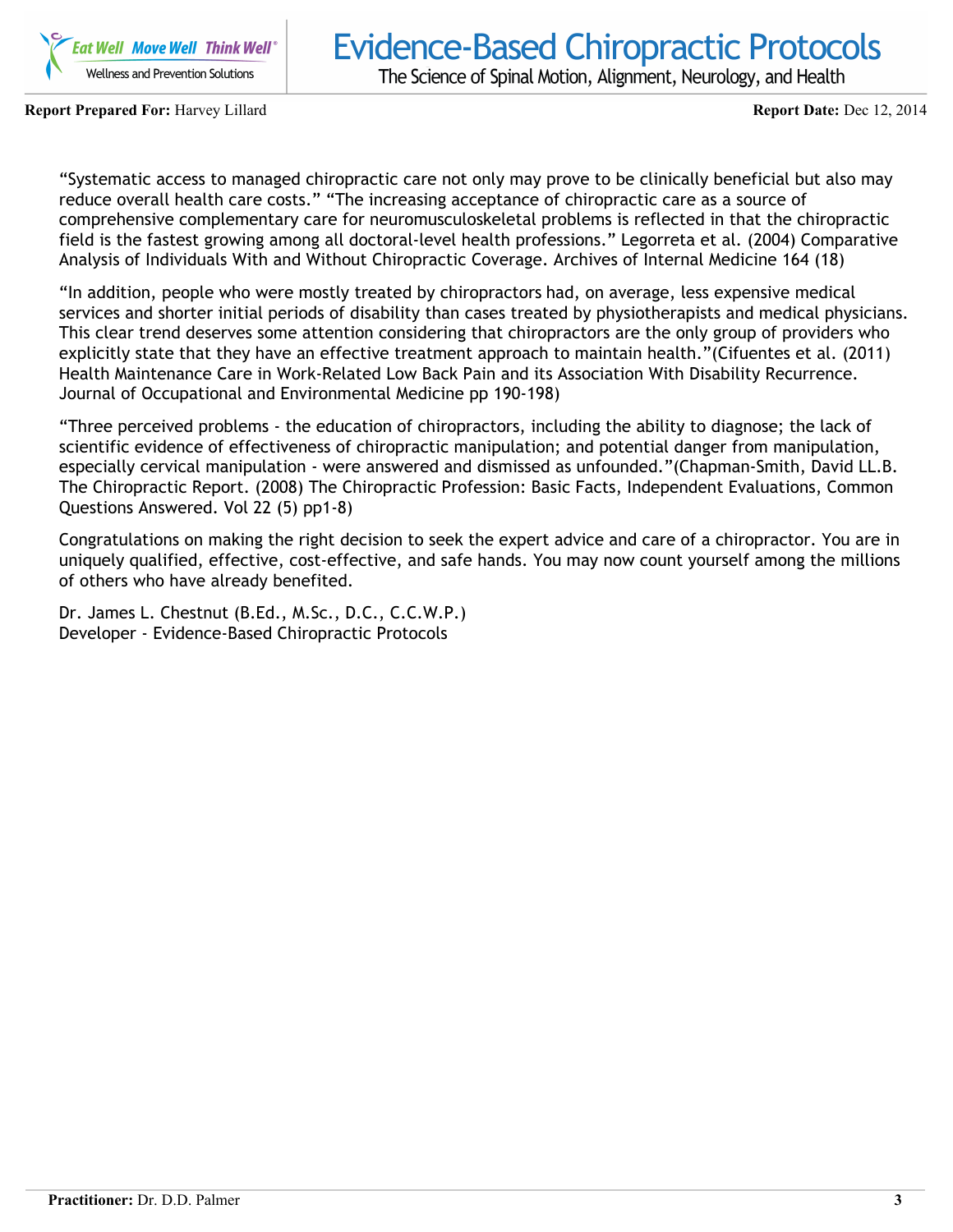

The Science of Spinal Motion, Alignment, Neurology, and Health

**Report Prepared For:** Harvey Lillard **Report Date:** Dec 12, 2014

## **S**pinal **H**ealth **A**ssessment Initial Report

Congratulations Harvey. You have chosen a Doctor of Chiropractic who is committed to performing the most comprehensive spinal health assessment in order to provide you the most evidence-based, most effective, and most cost-effective spinal health care possible. You are in the hands of a practitioner dedicated to clinical excellence in order to elicit the best possible patient health outcomes.

Your Evidence-Based Chiropractic Protocols **S**pinal **H**ealth **A**ssessment Report contains crucial information regarding the current status of your overall spinal health and function, your spine-related symptoms, and your spine-related quality of life. This report will also allow you to understand the underlying causes that have determined your current spinal health status and what is required to recover your spinal health and functional abilities, resolve your spine-related symptoms, and restore your spine-related quality of life. Perhaps most importantly, as your recovery progresses, future reports will allow you and your Doctor of Chiropractic to continue to monitor your spinal health status in order to determine the most effective and cost-effective wellness and prevention plan to maintain your spinal health and quality of life, prevent spinal health degeneration, and promote the maintenance of high functional ability and activity performance.

There are five questions that form the foundation of the Evidence-Based Chiropractic Protocols **S**pinal **H**ealth **A**ssessment and Report. These are:

- What is the status of your current overall spinal health and functional abilities, spine-related 1. symptoms, and spine-related quality of life?
- 2. What are the underlying causes or determining factors responsible for your current status?
- 3. What is your predicted future status if you do not address these underlying causes and determining factors?
- What is required in order to recover your spinal health and functional abilities, resolve your 4. spine-related symptoms, and restore your spine-related quality of life?
- 5. What wellness and prevention interventions or strategies are required to maintain your recovered spinal health and functional abilities, prevent future spinal health degeneration, and promote future high functional ability and activity performance and quality of life?

Harvey your **S**pinal **H**ealth **A**ssessment Report allows Dr. D.D. Palmer to answer these foundational questions for you.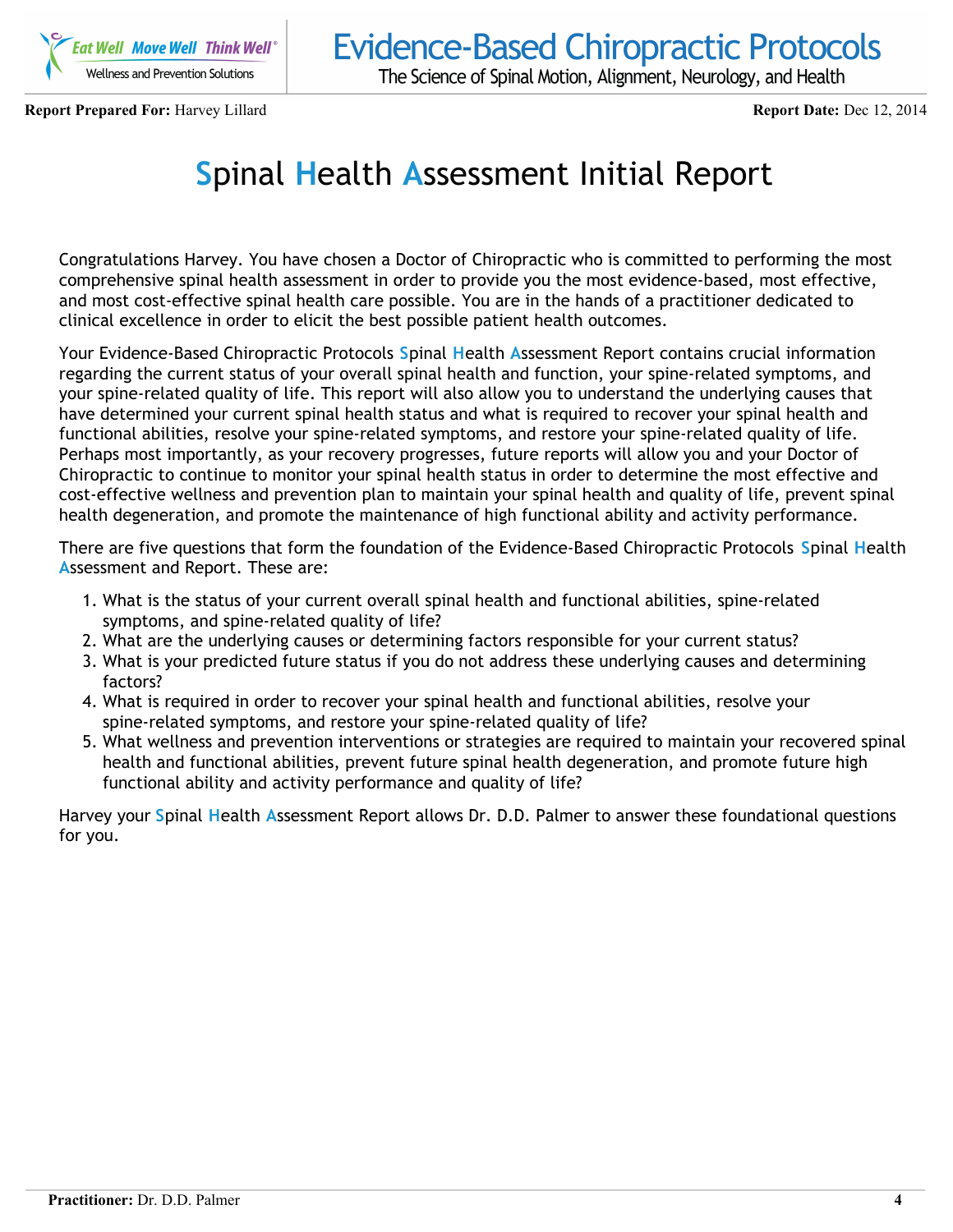

The Science of Spinal Motion, Alignment, Neurology, and Health

**Report Prepared For:** Harvey Lillard **Report Date:** Dec 12, 2014

## **S**pinal **H**ealth **A**ssessment Summary

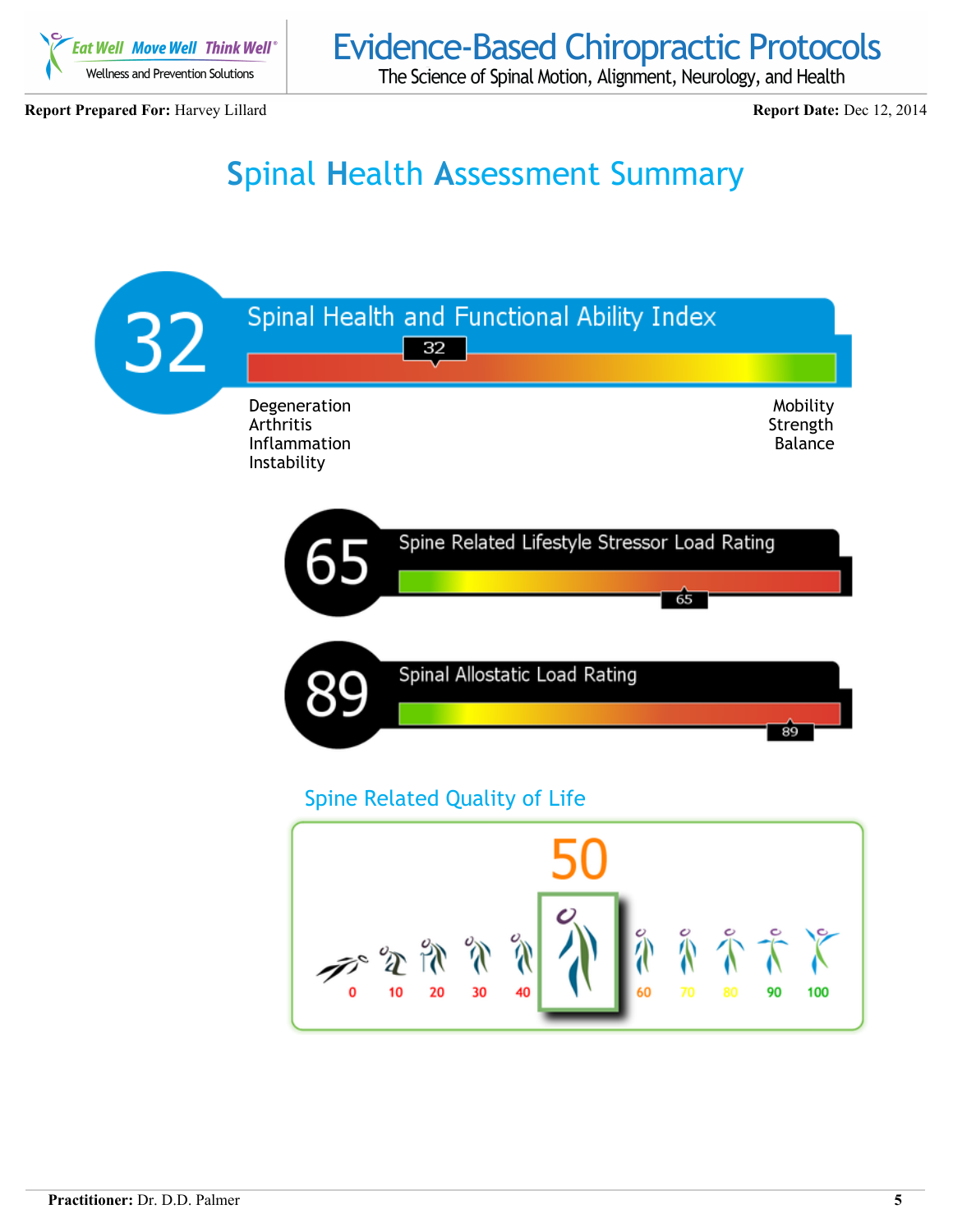

The Science of Spinal Motion, Alignment, Neurology, and Health

**Report Prepared For:** Harvey Lillard **Report Date:** Dec 12, 2014

## Spinal Health and Functional Ability Index



**Urgent Warning!** Your Spinal Health and Functional Ability Index score is **SEVERELY LOW**. Your current lifestyle habits and/or current state of spinal health and/or current state of functional ability are putting you at **SEVERE RISK** of continued or future spinal health degeneration, functional disability, and/or worsening/development of spine related symptoms. This requires **URGENT ACTION**. Your Doctor of Chiropractic will provide you with a detailed explanation and recommend an appropriate chiropractic spinal health care plan.

If you are not within the green area of the graph (a score of 90 or above) then, without active and/or passive spinal health care intervention, you are heading away from spinal health and functional ability and quality of life and toward spinal health degeneration, functional disability, loss of quality of life, and worsening symptoms. The further you are away from the green area of the graph the greater your risk and the more intervention you are likely to require to restore and/or maintain your spinal health, functional ability, and quality of life.

Your Spinal Health and Functional Ability Index score is based on data from your individual Spine-Related Lifestyle Stressor Load Rating, Spinal Allostatic Load Rating, and Spine-Related Quality of Life Rating. All this data is gathered, weighted, and combined to produce the most evidence-based, most comprehensive, most clinically useful spinal health and functional ability rating in history - the Spinal Health and Functional Ability Index.

Think of your individual Spinal Health and Functional Ability Index score as a summary of where your spine-related health, functional ability, and quality of life were, and were heading, prior to your assessment. Your score represents the combination of the most significant determining factors combined into a single direct rating of your current and predicted future spine-related health, functional ability, and quality of life status.

Your Doctor of Chiropractic will rely most heavily on your segmental spinal allostasis (vertebral subluxation complex) rating to determine the frequency and duration of your chiropractic care plan until your next assessment. This rating is the single best indicator of your current state of chronic loss of segmental motion and the inevitable scar tissue deposition, inflammation, degeneration, and altered sensori-motor neurological function that result. You will also require sufficient intake of omega-3 fatty acids and vitamin D in order to ensure a proper physiological recovery response to your chiropractic care and to maximize your health outcomes. These essential nutrients are an integral part of the Evidence-Based Chiropractic Protocols for a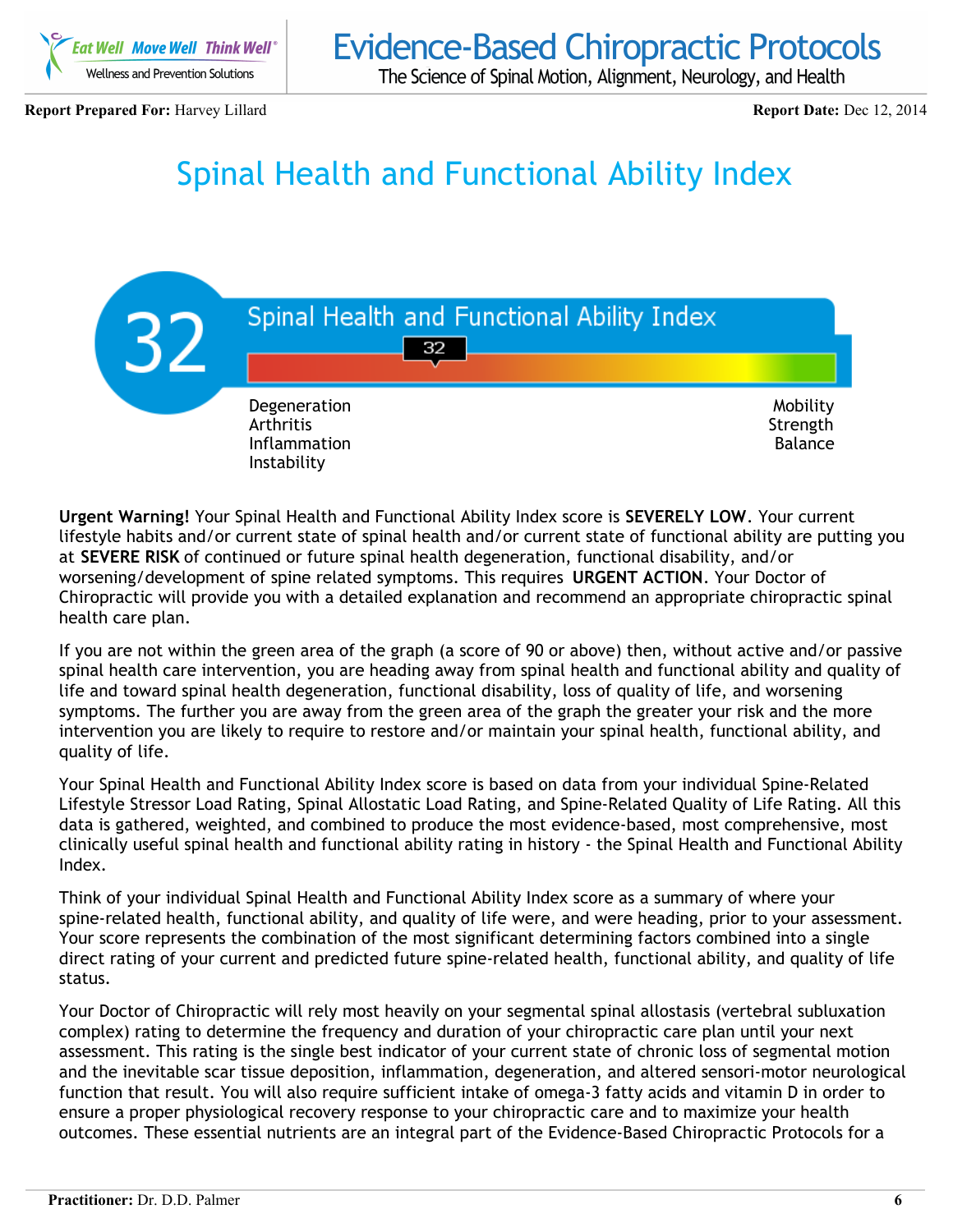

The Science of Spinal Motion, Alignment, Neurology, and Health

**Report Prepared For:** Harvey Lillard **Report Date:** Dec 12, 2014

good reason: research evidence indicates they are required. Your Doctor will explain this to you and provide you with as much information as you need regarding the scientific evidence regarding the biological necessity and proven clinical benefit of these essential nutrients.

As your segmental spinal motion is restored your overall spinal health, functional ability, and quality of life will improve and you will require less frequent care and be able to engage in more healthy activities. Eventually you will reach the stage where you are ready to move to your individualized wellness and prevention care schedule which will be determined by a combination of your Spine-Related Lifestyle Stressor Load Rating and the maximum interval between your spinal checkups that can be maintained without a worsening of segmental spinal allostasis (vertebral subluxation complex).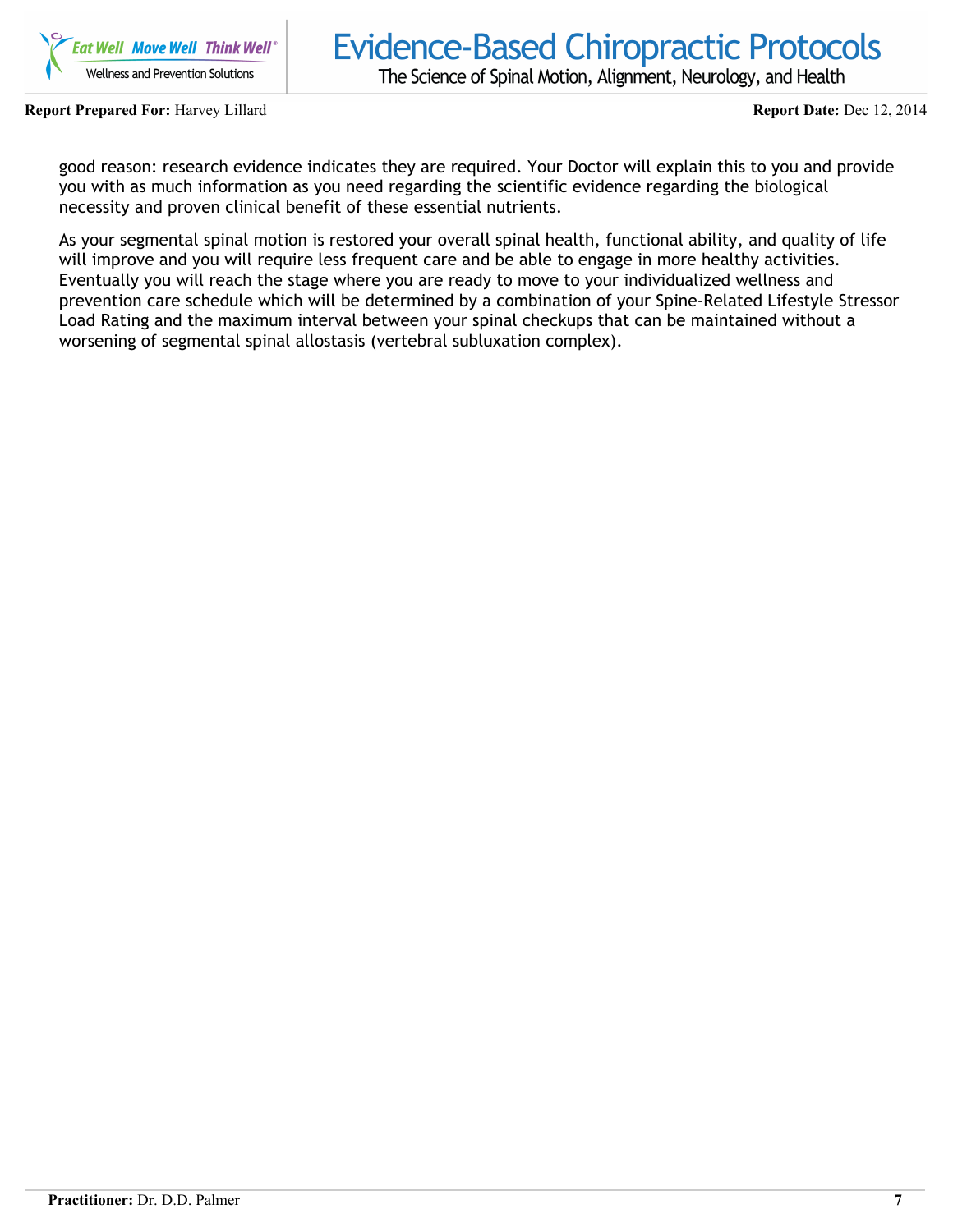

The Science of Spinal Motion, Alignment, Neurology, and Health

**Report Prepared For:** Harvey Lillard **Report Date:** Dec 12, 2014

## Spine Related Lifestyle Stressor Load Rating



**Urgent Warning!** Your Spine-Related Lifestyle Stressor Load Rating is **SEVERE**. Your current spine-related lifestyle habits are putting you at **SEVERE RISK** of continued or future spinal health degeneration, functional disability, and/or worsening/development of spine related symptoms. This requires **URGENT ACTION**. Please review the information under the "Improving My Score" tab which is part of your Evidence-Based Chiropractic Protocols **S**pinal **H**ealth **A**ssessment Report on-line resources. Your Doctor of Chiropractic will provide you with a detailed explanation and recommend the appropriate spine related healthy lifestyle changes.

|                              | Value | <b>Target Value</b>          |
|------------------------------|-------|------------------------------|
| Omega3 Intake                | 0     | 7 serv/wk - 1.5 grams daily  |
| Vitamin D-3 Intake           |       | 7 serv/wk - 4000 IUs daily   |
| Spinal Hygiene               |       | 7 days/week                  |
| Aerobic Exercise             | 6     | 7 days/week 30 minutes daily |
| Resistance Exercise          | 3     | 3 times per week             |
| <b>Chiropractic Care</b>     | No.   | Once, or more, per month     |
| Hours Sitting / Day          |       | less than 3 hours            |
| BMI (5ft 10in   183lbs)      | 26    | < 22                         |
| <b>Emotional Stress</b>      | 4     | rating of 1 or lower         |
| Past Spinal Traumas/Injuries |       | 0                            |
| <b>Tobacco Use</b>           | 0     | $0$ uses/day                 |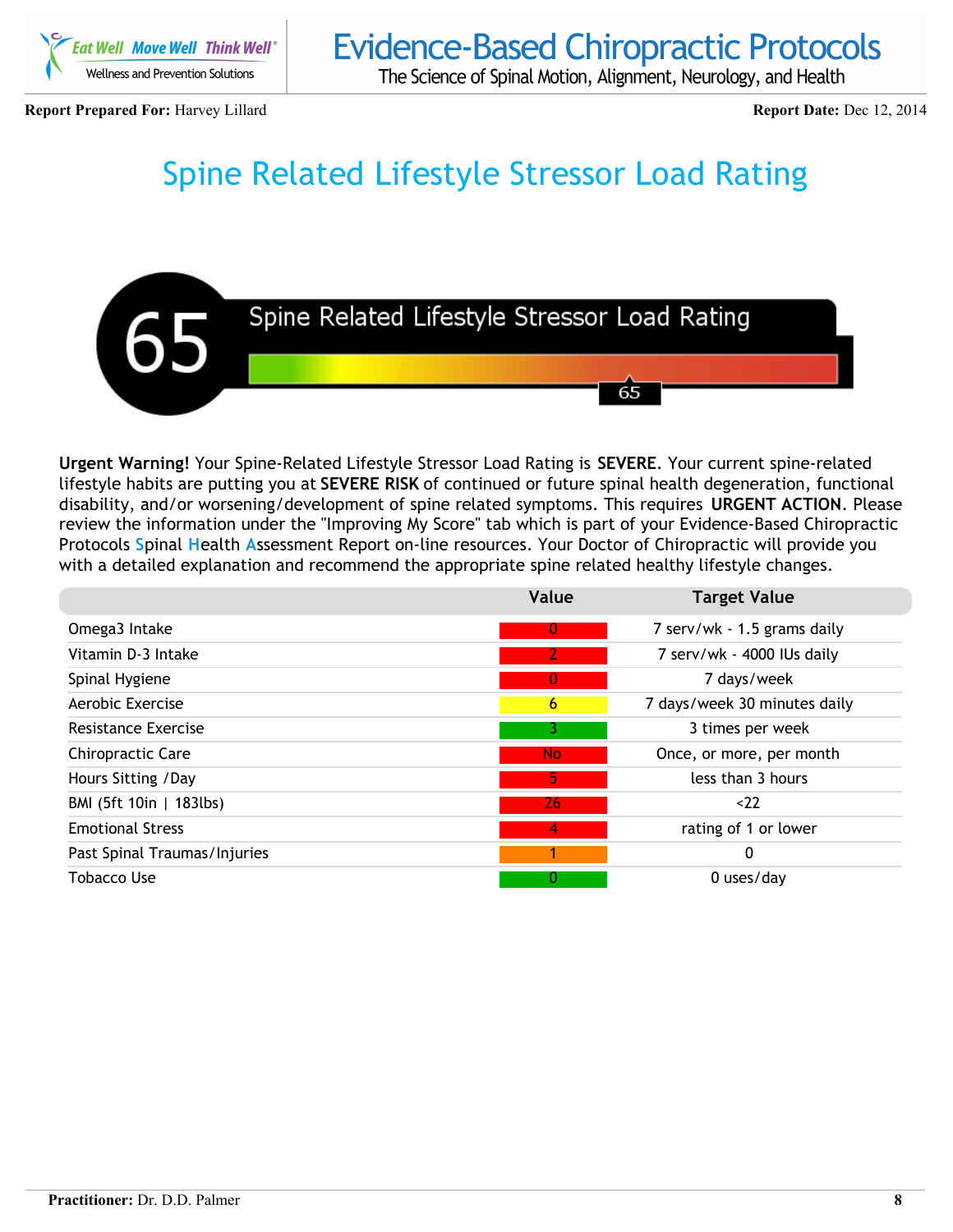

The Science of Spinal Motion, Alignment, Neurology, and Health

**Report Prepared For:** Harvey Lillard **Report Date:** Dec 12, 2014

## Spinal Allostatic Load Rating



**Urgent Warning!** Your Spinal Allostatic Load Rating is **SEVERE**. Your spine is showing signs of **SEVERE** adaptive allostasis and/or **SEVERE** functional disability.Your current state of spinal health and function are putting you at **SEVERE RISK** of continued or future spinal health degeneration, functional disability, and/or worsening/development of spine related symptoms. This requires **URGENT ACTION**. Your Doctor of Chiropractic will provide you with a detailed explanation and recommend an appropriate chiropractic spinal health care plan.



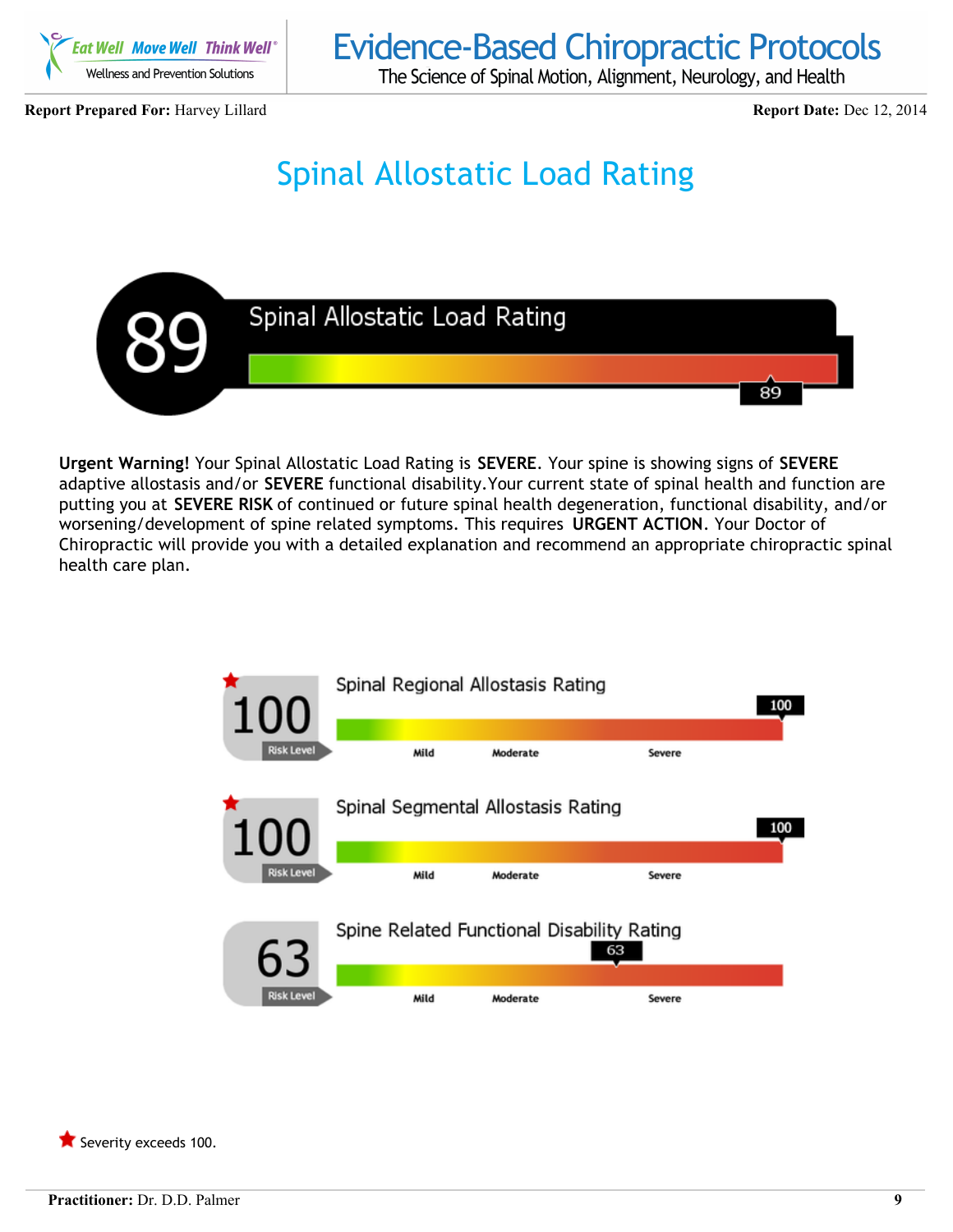

## Evidence-Based Chiropractic Protocols<br>The Science of Spinal Motion, Alignment, Neurology, and Health

**Report Prepared For:** Harvey Lillard **Report Date:** Dec 12, 2014

## Spinal Regional Allostasis Rating

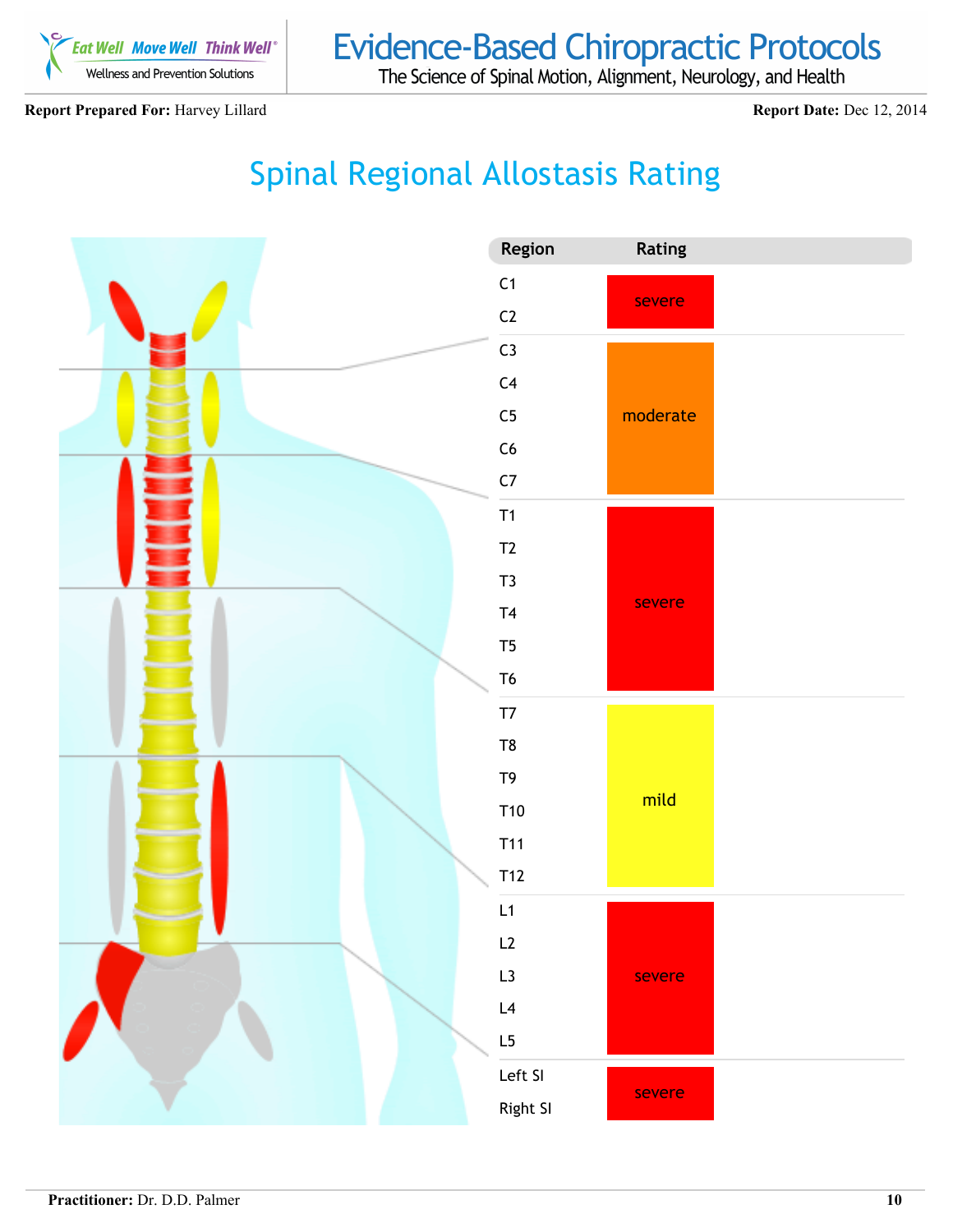

The Science of Spinal Motion, Alignment, Neurology, and Health

**Report Prepared For:** Harvey Lillard **Report Date:** Dec 12, 2014

### Spinal Segmental Allostasis (Vertebral Subluxation Complex) Rating

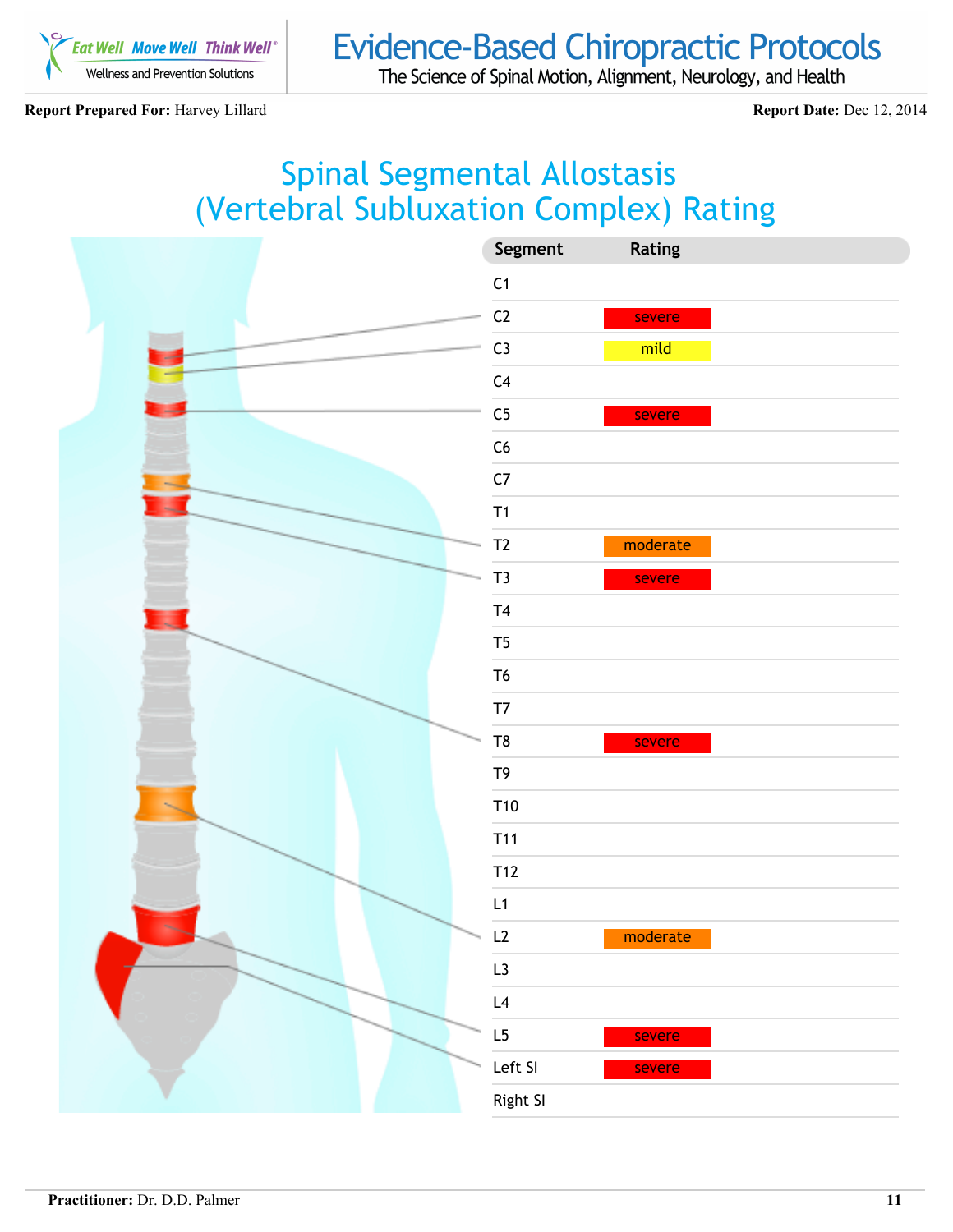

The Science of Spinal Motion, Alignment, Neurology, and Health

**Report Prepared For:** Harvey Lillard **Report Date:** Dec 12, 2014

## Spine Related Functional Disability Rating

#### Cervical Spine Range of Motion

|                           | Measurement  | <b>Normal</b> |
|---------------------------|--------------|---------------|
| Flexion                   | $40^{\circ}$ | 50            |
| Extension                 | $35^*$       | 50            |
| Left Lateral Flex         | <b>457</b>   | 45            |
| <b>Right Lateral Flex</b> | 30*          | 45            |
| Left Rotation             | 50*          | 80            |
| <b>Right Rotation</b>     | $60*$        | 80            |

#### Thoracic Spine Range of Motion

|                       | <b>Measurement</b> | <b>Normal</b> |
|-----------------------|--------------------|---------------|
| Left Rotation         |                    | 4             |
| <b>Right Rotation</b> |                    | 4             |

#### Lumbo-Sacral Range of Motion

|                           | Measurement | <b>Normal</b> |
|---------------------------|-------------|---------------|
| <b>Flexion</b>            | $50*$       | 60            |
| Extension                 | $10^*$      | 25            |
| Left Lateral Flex         | 15*         | 25            |
| <b>Right Lateral Flex</b> | 15*         | つら            |

\* Pain medication use must be noted as results may be significantly affected.

Indicates patient experienced pain during active motion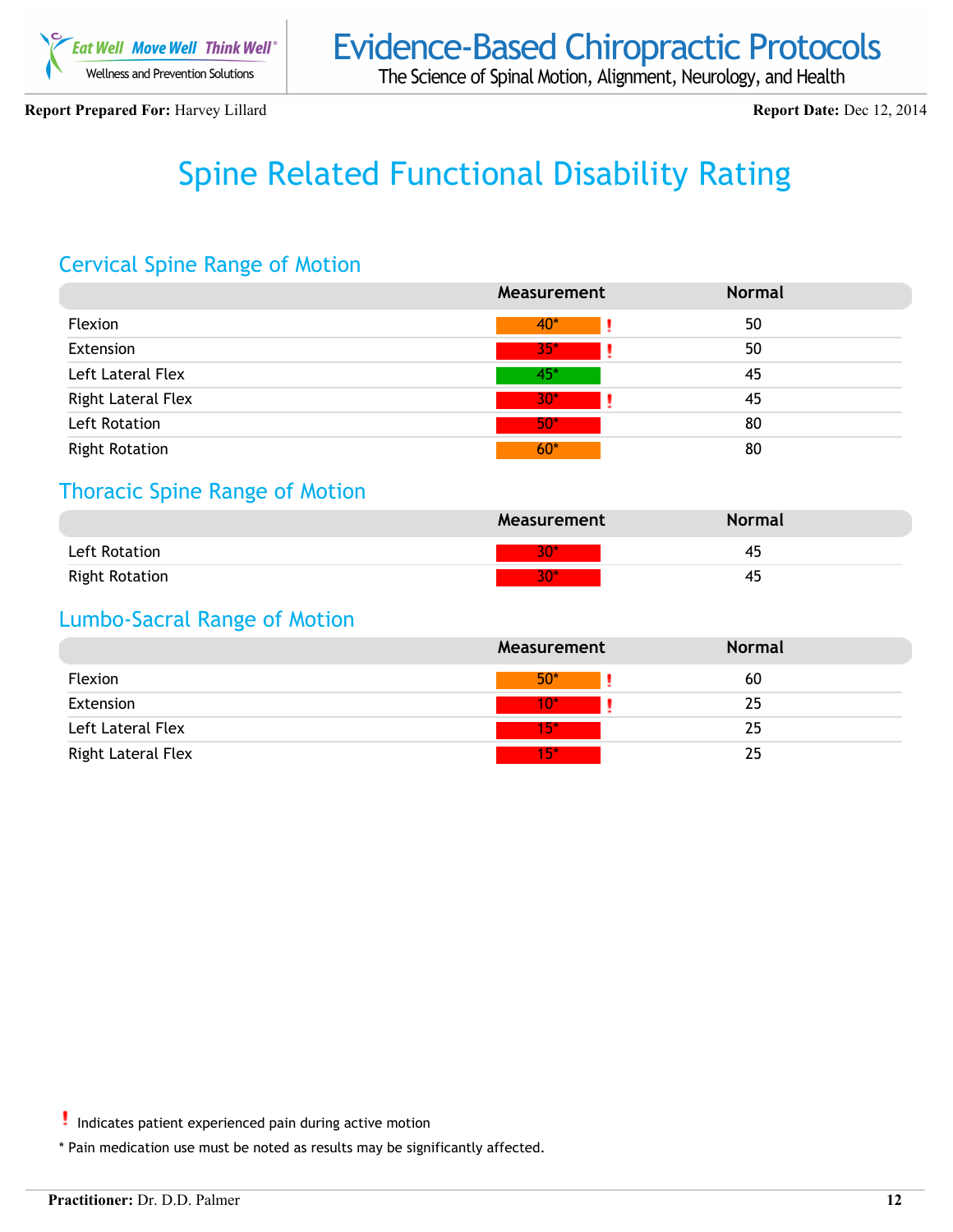

The Science of Spinal Motion, Alignment, Neurology, and Health

**Report Prepared For:** Harvey Lillard **Report Date:** Dec 12, 2014

## Spine Related Functional Disability Rating

#### Squat Test

|                                                       | Measurement | <b>Normal</b> |  |
|-------------------------------------------------------|-------------|---------------|--|
| Knee R.O.M (degrees)                                  | $95*$<br>ı  | 135           |  |
| <b>Squat With Dowel Test</b>                          |             |               |  |
|                                                       | Measurement | <b>Normal</b> |  |
| Knee R.O.M (degrees)                                  | Ţ<br>$65^*$ | 135           |  |
| <b>Wall Y Test (External Rotation Deficiency)</b>     |             |               |  |
|                                                       | Measurement | <b>Normal</b> |  |
| Left Shoulder External Rotation Deficiency (degrees)  | $10*$<br>ı  | 0             |  |
| Right Shoulder External Rotation Deficiency (degrees) | $0^*$       | 0             |  |
| <b>Active Wall AHC Test</b>                           |             |               |  |
|                                                       | Measurement | <b>Normal</b> |  |
| Anterior Head Carriage (in)                           | $1.0*$      | $\mathbf 0$   |  |
| Plank Test (Age and Gender Specific)                  |             |               |  |
|                                                       | Measurement | <b>Normal</b> |  |
| Time (seconds)                                        | $18*$       | 120           |  |
| Grip Strength (Age and Gender Specific)               |             |               |  |
|                                                       | Measurement | <b>Normal</b> |  |
| Left (kg)                                             | 27          | 56            |  |
| Right (kg)                                            |             | 56            |  |

Indicates patient experienced pain during active motion

\* Pain medication use must be noted as results may be significantly affected.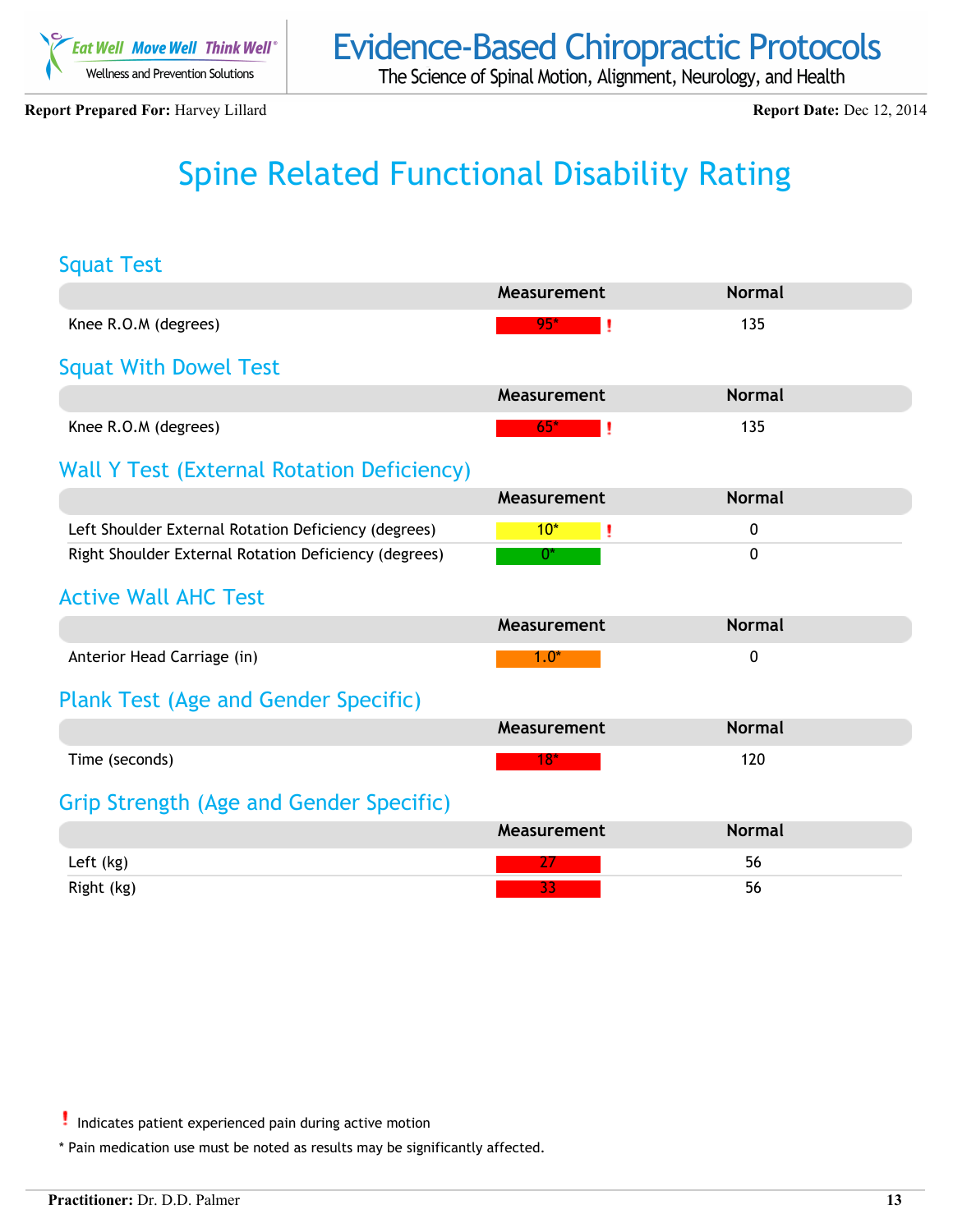

The Science of Spinal Motion, Alignment, Neurology, and Health

**Report Prepared For:** Harvey Lillard **Report Date:** Dec 12, 2014

## Spine Related Functional Disability Rating

#### One Leg Stand

|                               | <b>Measurement</b> | <b>Normal</b> |
|-------------------------------|--------------------|---------------|
| Left - Eyes Open (seconds)    |                    | 30            |
| Right - Eyes Open (seconds)   |                    | 30            |
| Left - Eyes Closed (seconds)  |                    | 30            |
| Right - Eyes Closed (seconds) |                    | 30            |

#### Tandem Gait

|                     | <b>Measurement</b> | <b>Normal</b> |
|---------------------|--------------------|---------------|
| Eyes Open (steps)   |                    |               |
| Eyes Closed (steps) |                    |               |

- Indicates patient experienced pain during active motion
- \* Pain medication use must be noted as results may be significantly affected.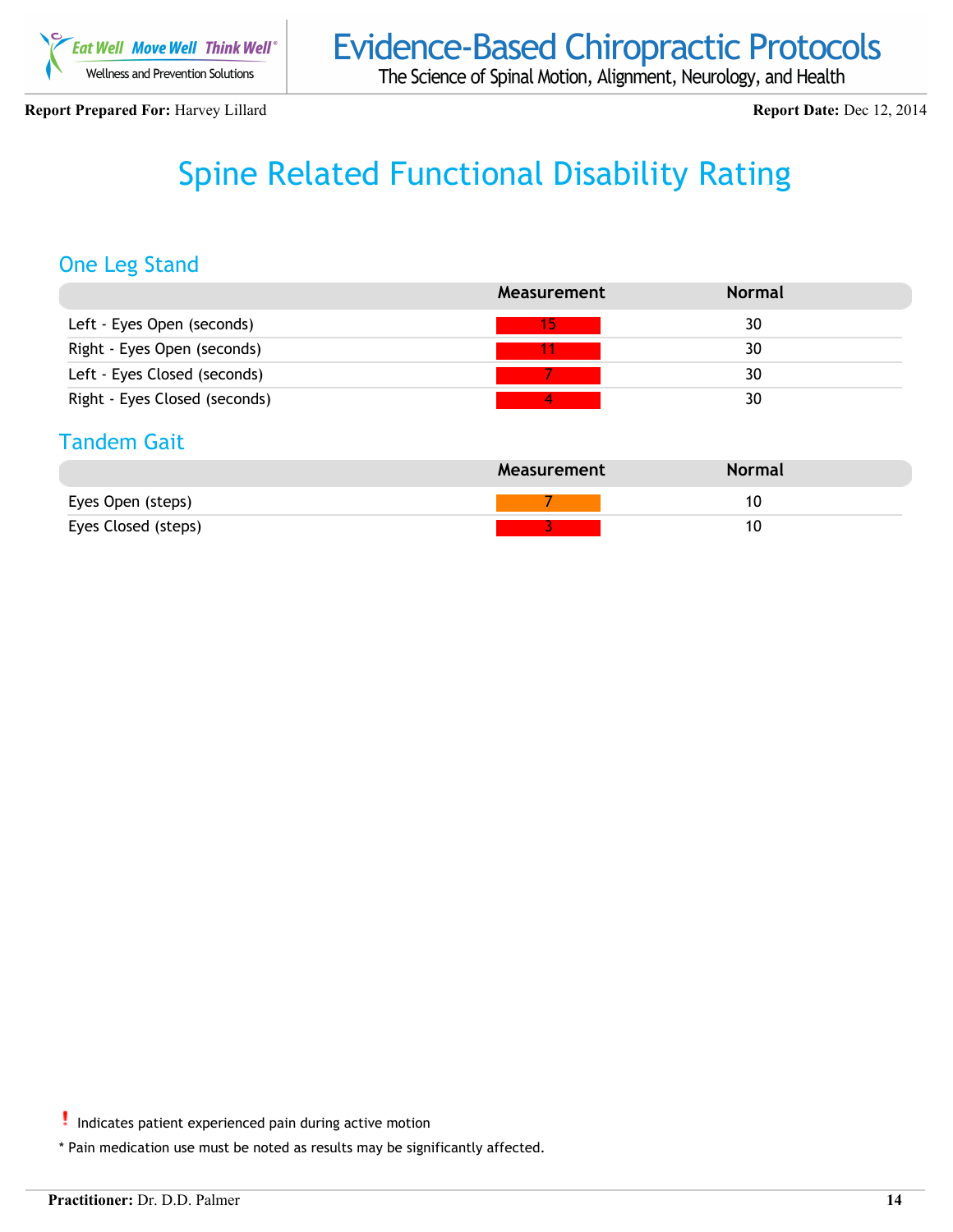

The Science of Spinal Motion, Alignment, Neurology, and Health

**Report Prepared For:** Harvey Lillard **Report Date:** Dec 12, 2014

## Spine Related Quality of Life



**Urgent Warning!** Your Spine-Related Quality of Life is **SEVERELY LOW**. Your current state of spinal health and functional ability are **SEVERELY IMPEDING** your ability to perform and/or enjoy the work, family, and leisure activities of your daily life. Your current state of spinal health and functional ability is putting you at **SEVERE RISK** of continued or future inability to perform and enjoy your daily activities and to experience a high quality of life. This requires **URGENT ACTION**. Your Doctor of Chiropractic will provide you with a detailed explanation and recommend an appropriate chiropractic spinal health care plan.

#### Does Pain Limit Your Ability to:

|                                     | Value       | <b>Target Value</b> |
|-------------------------------------|-------------|---------------------|
| Conduct Personal Grooming/Self Care | Seldom**    | Never               |
| Lift Heavy Objects                  | Often**     | <b>Never</b>        |
| Read                                | Seldom**    | Never               |
| Concentrate                         | Sometimes** | <b>Never</b>        |
| Sit                                 | Often**     | <b>Never</b>        |
| Stand                               | Sometimes** | <b>Never</b>        |
| Work                                | Sometimes** | <b>Never</b>        |
| Operate a Vehicle                   | Seldom**    | <b>Never</b>        |
| Sleep                               | Sometimes** | <b>Never</b>        |
| Engage in Social/Family Interaction | Seldom**    | Never               |
| Engage in Recreational Activities   | Sometimes** | <b>Never</b>        |
| Engage in Sexual Activities         | Never**     | <b>Never</b>        |

\*\*Values corrected for pain medication use.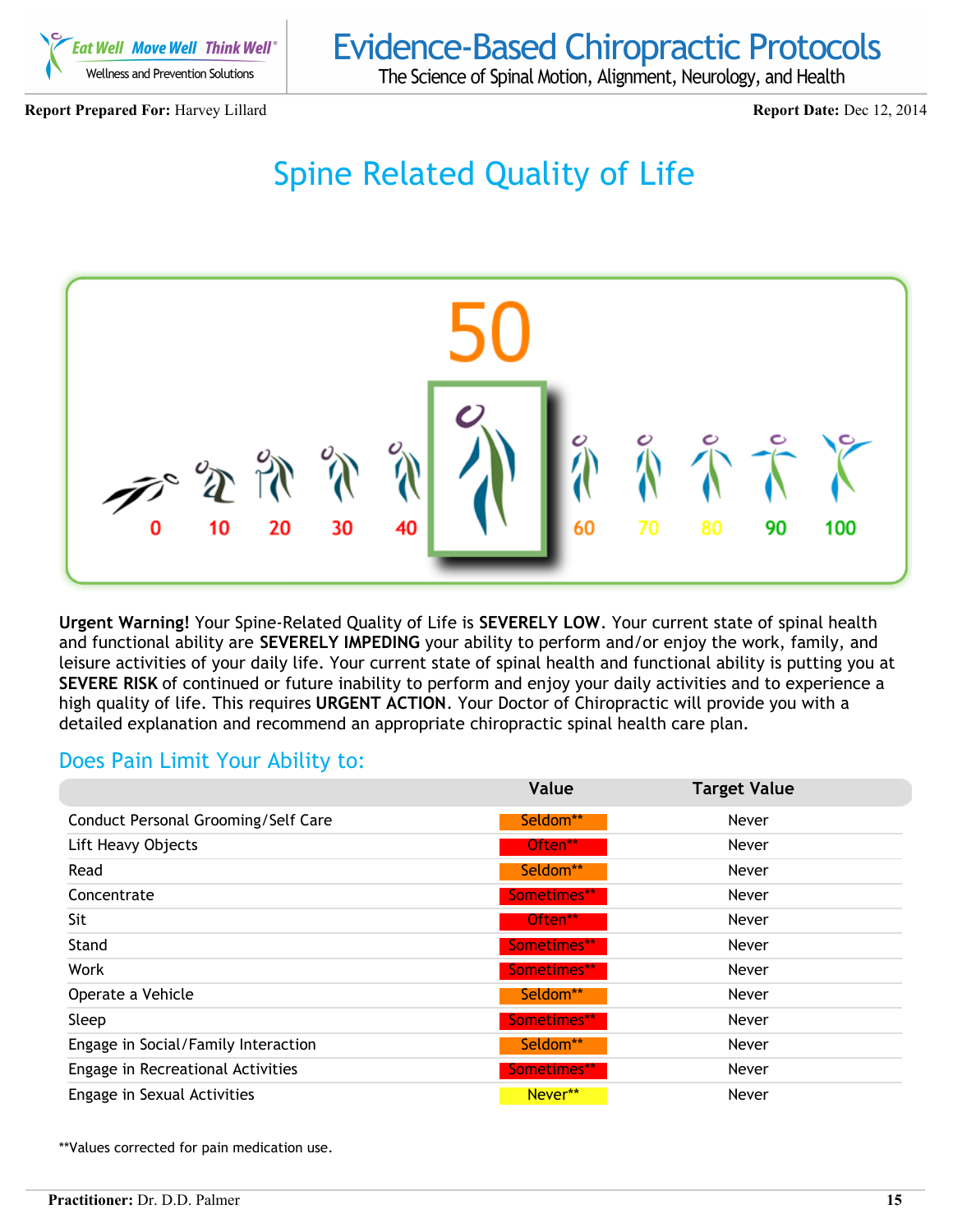

The Science of Spinal Motion, Alignment, Neurology, and Health

**Report Prepared For:** Harvey Lillard **Report Date:** Dec 12, 2014

## Spine Related Quality of Life

#### Does Lack of Functional Ability (Loss of Mobility, Balance, Strength) Limit Your Ability to:

|                                     | Value               | <b>Target Value</b> |
|-------------------------------------|---------------------|---------------------|
| Conduct Personal Grooming/Self Care | Never*              | Never               |
| Lift Heavy Objects                  | Often*              | Never               |
| Stand                               | Seldom <sup>*</sup> | Never               |
| Work                                | Sometimes*          | Never               |
| Operate a Vehicle                   | Never*              | Never               |
| Engage in Social/Family Interaction | Never*              | Never               |
| Engage in Recreational Activities   | Sometimes*          | Never               |
| Engage in Sexual Activities         | Never <sup>*</sup>  | Never               |

#### Pain and Overall Physical Comfort

|                                       | Value | <b>Target Value</b> |
|---------------------------------------|-------|---------------------|
| Pain Medication Use                   |       | 0 uses/week         |
| Overall Physical Comfort Level Rating |       | 9 or higher         |

\* Pain medication use must be noted as results may be significantly affected.